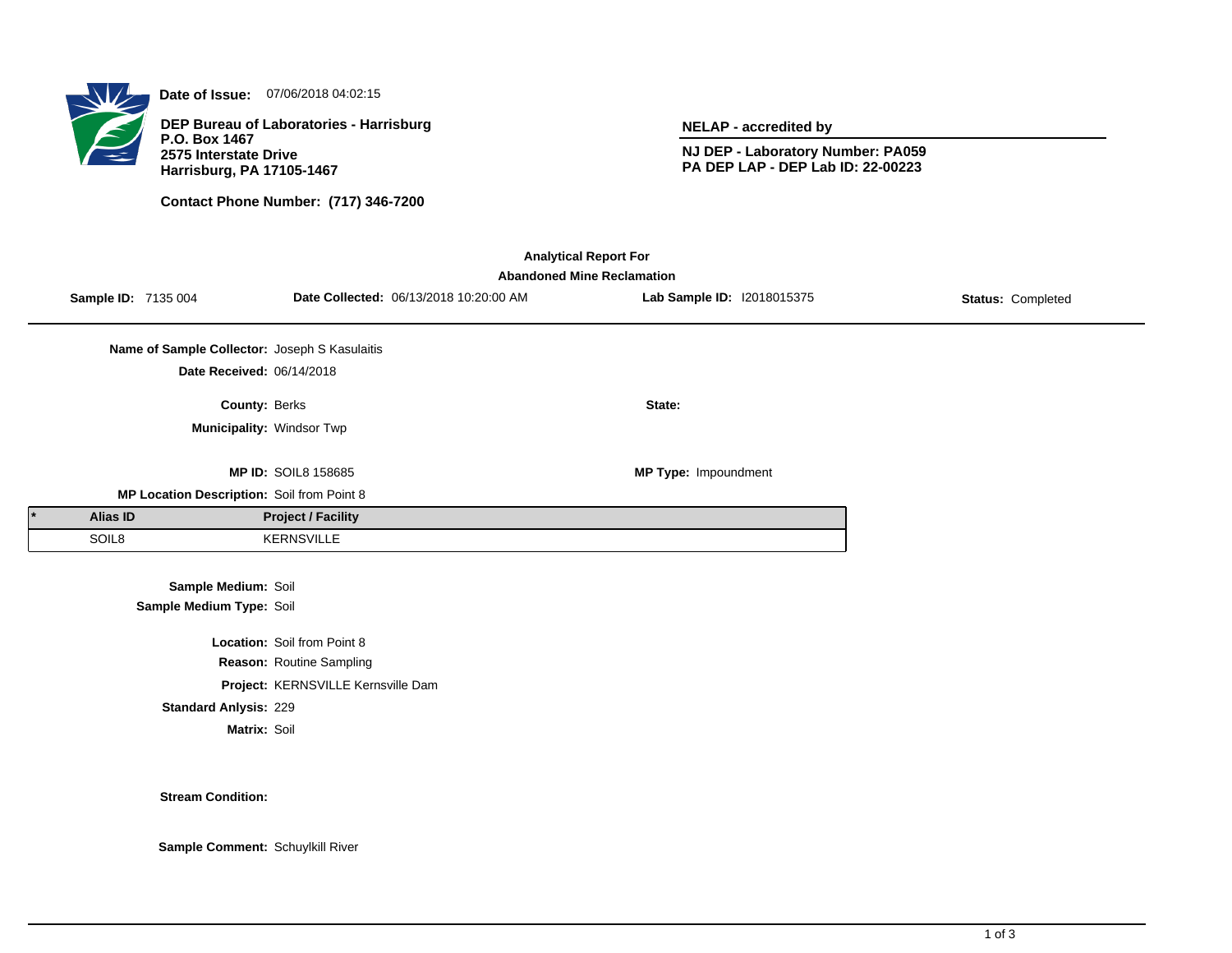## **Analytical Report For Abandoned Mine Reclamation**

| Sample ID: 7135 004                                                 | Date Collected: 06/13/2018 10:20:00 AM | Lab Sample ID: I2018015375    |                    | <b>Status: Completed</b> |
|---------------------------------------------------------------------|----------------------------------------|-------------------------------|--------------------|--------------------------|
| <b>Test Codes / CAS # - Description</b>                             | <b>Reported Results</b>                | <b>Date And Time Analyzed</b> | <b>Approved by</b> | <b>Test Method</b>       |
| 80002K ACID DIGESTION / ICP ANALYSIS                                | 0.0 Each                               | 06/14/2018 12:00 PM           | <b>MBOTTS</b>      | EPA 3051                 |
| 46909K2 Antimony, MG/KG Dry WT Basis                                | <2.210 MG/KG                           | 06/18/2018 11:41 AM           | <b>SCHOY</b>       | EPA 6020B                |
| 46903K2 Arsenic, MG/KG Dry WT Basis                                 | 10.800 MG/KG                           | 06/18/2018 11:41 AM           | <b>SCHOY</b>       | EPA 6020B                |
| 90002S ASTM-A H2O Leach*                                            | 0 Each                                 | 06/19/2018 12:00 AM           | <b>FHUNZIKER</b>   | ASTM D3987-06            |
| 46901K BARIUM, MG/KG DRY WT. BASIS                                  | 254 MG/KG                              | 06/18/2018 09:42 AM           | <b>MBOTTS</b>      | EPA 6010 D               |
| 46910K2 Beryllium, MG/KG Dry WT Basis                               | 3.650 MG/KG                            | 06/18/2018 11:41 AM           | <b>SCHOY</b>       | EPA 6020B                |
| 46022K Boron, MG/KG Dry Wt. Basis                                   | <44.2 MG/KG                            | 06/18/2018 09:42 AM           | <b>MBOTTS</b>      | EPA 6010 D               |
| 46309K2 Cadmium, MG/KG Dry WT Basis                                 | 1.330 MG/KG                            | 06/18/2018 11:41 AM           | <b>SCHOY</b>       | EPA 6020B                |
| 46308K CHROMIUM, MG/KG DRY WT. BASIS                                | 19.6 MG/KG                             | 06/18/2018 09:42 AM           | <b>MBOTTS</b>      | EPA 6010 D               |
| 46908K2 Cobalt, MG/KG Dry WT Basis                                  | 253.000 MG/KG                          | 06/18/2018 12:18 PM           | <b>SCHOY</b>       | EPA 6020B                |
| 46257K COPPER, MG/KG DRY WT. BASIS                                  | 63.000 MG/KG                           | 06/18/2018 09:42 AM           | <b>MBOTTS</b>      | EPA 6010 D               |
| 41032L Hexavalent Chromium dry weight                               | <44.19 UG/KG                           | 06/21/2018 04:14 PM           | <b>FVODOPIVEC</b>  | EPA 218.6                |
| 41032A Hexchrome ASTM Leach                                         | $<$ 1.0 UG/L                           | 06/21/2018 04:14 PM           | <b>FVODOPIVEC</b>  | EPA 218.6                |
| 46258K2 Lead, , MG/KG Dry WT Basis                                  | 60.800 MG/KG                           | 06/18/2018 11:41 AM           | <b>SCHOY</b>       | <b>EPA 6020B</b>         |
| 46255K MANGANESE, MG/KG DRY WT. BASIS                               | 10044 MG/KG                            | 06/18/2018 09:51 AM           | <b>MBOTTS</b>      | EPA 6010 D               |
| 46259K MERCURY, MG/KG DRY WT. BASIS                                 | <0.221 MG/KG                           | 06/18/2018 02:19 PM           | <b>FHUNZIKER</b>   | <b>EPA 7471B</b>         |
| 46307K2 Nickel, MG/KG Dry WT Basis                                  | 148.000 MG/KG                          | 06/18/2018 11:41 AM           | <b>SCHOY</b>       | EPA 6020B                |
| 40005K PERCENT MOISTURE IN SOIL*                                    | 54.74 %                                | 06/15/2018 10:30 AM           | <b>MBOTTS</b>      | <b>SM 2540G</b>          |
| 40006K PERCENT SOLID CONTENT*                                       | 45.26 %                                | 06/15/2018 10:30 AM           | <b>MBOTTS</b>      | SM 2540G                 |
| 40004K Sample Weight, g                                             | 0.5000 GRAMS                           | 06/14/2018 12:00 PM           | <b>MBOTTS</b>      | EPA 3051                 |
| 46904K2 Selenium, MG/KG Dry WT Basis                                | <7.730 MG/KG                           | 06/18/2018 11:41 AM           | <b>SCHOY</b>       | EPA 6020B                |
| 46902K2 Silver, MG/KG Dry WT Basis                                  | <1.100 MG/KG                           | 06/18/2018 11:41 AM           | <b>SCHOY</b>       | EPA 6020B                |
| 46911K2 Thallium, MG/KG Dry WT Basis                                | <2.210 MG/KG                           | 06/18/2018 11:41 AM           | <b>SCHOY</b>       | EPA 6020B                |
| 46912K TIN, MG/KG DRY WT. BASIS                                     | <44.2 MG/KG                            | 06/18/2018 09:42 AM           | <b>MBOTTS</b>      | EPA 6010 D               |
| 46913K VANADIUM, MG/KG DRY WT. BASIS                                | 30.7 MG/KG                             | 06/18/2018 09:42 AM           | <b>MBOTTS</b>      | EPA 6010 D               |
| LFB reading was above upper limit for V. Result may be biased high. |                                        |                               |                    |                          |
| 40722W WAD Cyanide ASTM Leach ug/Kg                                 | <0.1326 MG/KG                          | 06/19/2018 08:25 AM           | <b>TVOROBEYCH</b>  | EPA KELADA-01            |
| 40719W WAD Cyanide ASTM Leach ug/L                                  | $< 003$ MG/L                           | 06/19/2018 08:25 AM           | <b>TVOROBEYCH</b>  | EPA KELADA-01            |
| 46905K ZINC, MG/KG DRY WT. BASIS                                    | <b>524 MG/KG</b>                       | 06/18/2018 09:42 AM           | <b>MBOTTS</b>      | EPA 6010 D               |

The results of the analyses provided in this laboratory report relate only to the sample(s) identified therein. Unless otherwise noted, the results presented on this laboratory report meet all requirements of the 2009 TNI standard. Sample was in acceptable condition when received by the Laboratory. Any exceptions are noted in the report. \* denotes tests that the laboratory is not accredited for

Taru Upadhyay, Technical Director, Bureau of Laboratories